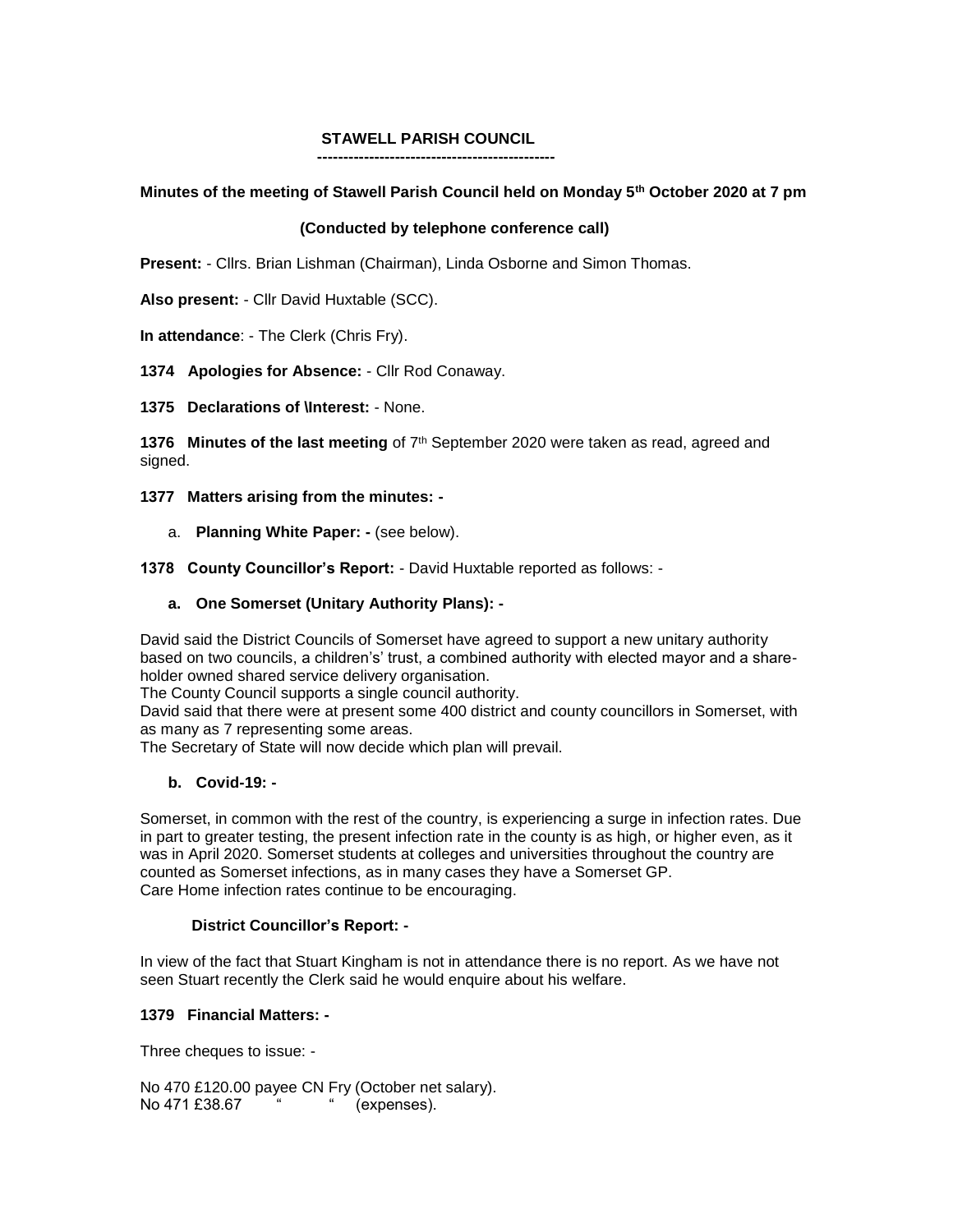No 472 £90.00 payee HMRC (paye Jul/Aug/Sept 2020).

### **Clerk's salary review.**

The Clerk reminded the meeting that he is seeking a salary review, with any increase granted by the council to be effective as from !st April 2021.

Details as follows: -

Payment for four hours per week ( a seven member council normally attracts 5 hours per week) 4 hours /week at £12.50 per hour = £50 per week or £2600 per year (currently £1800). Other expenses to be held as at present.

This review will be placed on the agenda of the next meeting for consideration by full council ahead of the Precept 2021/2022 exercise.

### **1380 Planning: -** No new applications.

### **a. Planning White Paper.**

The Clerk pointed out that the proposed changes to the planning regulations represented the biggest shake-up in 70 years, and the resultant changes would greatly effect guidelines for Town and Parish Councils in the future. It is considered vital that due comments and observations are presented during the consultation stage which runs until 29th October 2020.

For more details go to: -

[https://assets.publishing.service.gov.uk/government/uploads/system/uploads/attachment](https://assets.publishing.service.gov.uk/government/uploads/system/uploads/attachment_data/file/907647/MHCLG-Planning-Consultation.pdf) data/file/907647/MHCLG-Planning-Consultation.pdf

### **1381 Correspondence: -**

### **a. Somerset Waste Partnership – Recycle More: -**

The Clerk gave details of current proposals to expand the scope of kerbside recycling and the phasing in of such proposals over the next 18 months or so, starting with Mendip District around the end of October 2020, South Somerset June/July 2021 and Sedgemoor and Somerset West and Taunton in the final two phases.

Somerset's move away from land fill has been completed with the construction of the new £317 million Viridor Resource Recovery Centre (RRC) at Avonmouth, which turns all kerb side rubbish and 60% of non-recyclable materials from Somerset's recycling sites into electricity,

# **b. Sedgemoor DC budget consultation: -**

The current budget consultation runs until 28<sup>th</sup> October and more details can be found at: -

<https://www.smartsurvey.co.uk/s/BudgetConsultation20/>

Reminders will gout on Facebook and twitter each week until the Consultation ends.